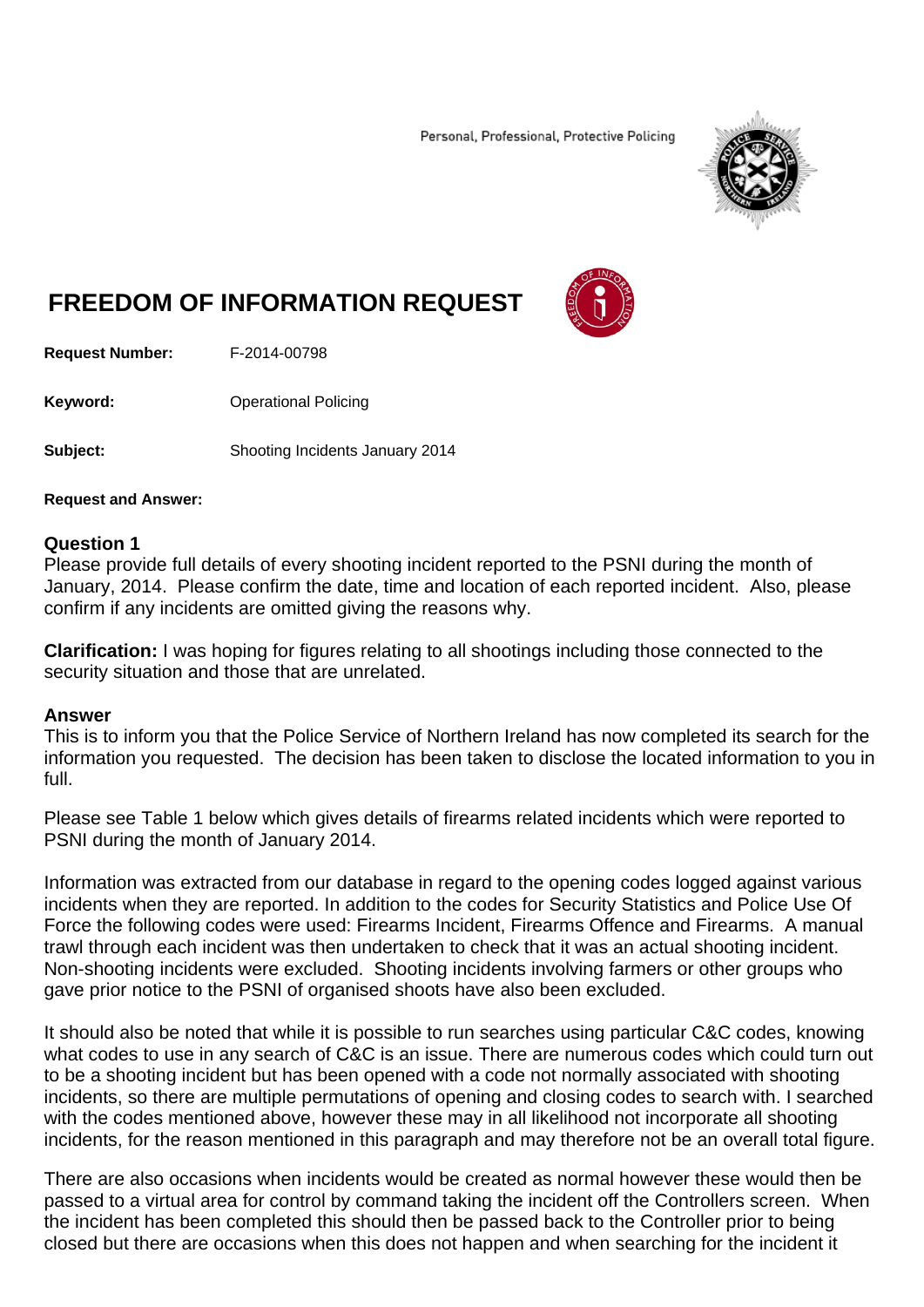cannot be found as it is still in the virtual area.

Please note that the figures provided are extracted from live databases and as human error cannot be ruled out in relation to these then the figures cannot be taken as 100% accurate.

If you have any queries regarding your request or the decision please do not hesitate to contact me on 028 9070 0164. When contacting the Freedom of Information Team, please quote the reference number listed at the beginning of this letter.

If you are dissatisfied in any way with the handling of your request, you have the right to request a review. You should do this as soon as possible, or in any case within two months of the date of issue of this letter. In the event that you require a review to be undertaken, you can do so by writing to the Head of Freedom of Information, PSNI Headquarters, 65 Knock Road, Belfast, BT5 6LE or by emailing foi@psni.pnn.police.uk.

If following an internal review, carried out by an independent decision maker, you were to remain dissatisfied in any way with the handling of the request you may make a complaint, under Section 50 of the Freedom of Information Act, to the Information Commissioner's Office and ask that they investigate whether the PSNI has complied with the terms of the Freedom of Information Act. You can write to the Information Commissioner at Information Commissioner's Office, Wycliffe House, Water Lane, Wilmslow, Cheshire, SK9 5AF. In most circumstances the Information Commissioner will not investigate a complaint unless an internal review procedure has been carried out, however the Commissioner has the option to investigate the matter at his discretion.

Please be advised that PSNI replies under Freedom of Information may be released into the public domain via our website @ www.psni.police.uk

Personal details in respect of your request have, where applicable, been removed to protect confidentiality.